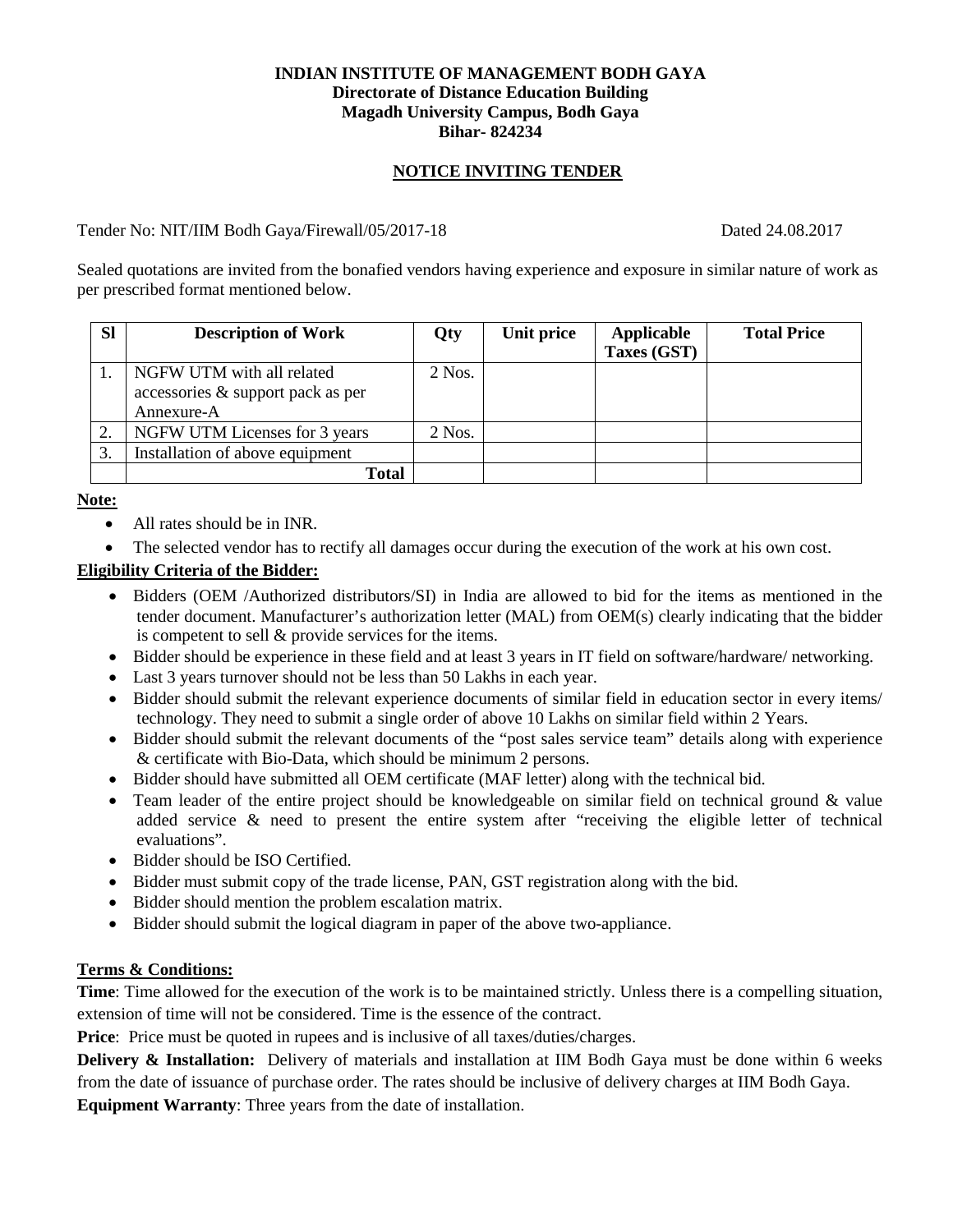**Service Warranty:** Three years from the date of installation.

**Payment**: Payment will be made after successful completion of the work & satisfactory certificate from IIM Bodh Gaya. The scope of work mentioned in the BOQ is indicative in nature and payment will be made based on actual quantities of work done at site.

**Security Deposit:** 10% of the billed value will be retained as Security Deposit for a period of 1 year (defect liability period) from the date of completion of the work.

**Earnest Money Deposit (EMD):** At the rate equal to 2% of the offered value as per tender, by Demand Draft in favor of "Indian Institute Management Bodh Gaya" and payable at Kolkata. Earnest Money Deposits are to be submitted in the form of Demand Draft on any scheduled bank in separate envelope, which will be opened first. Without proper EMD, no offers will be considered and opened. Under no circumstances, any other documents excepting Demand Draft will be considered as valid EMD.

**Quality:** Quality of the project is of utmost importance. This shall be adhered to in accordance with the provisions of relevant specifications and guidelines given in the relevant paragraphs of tender document and/or as per the standard practice.

**Validity:** The rate must be valid for three months from the date of opening of tender.

**Risk Purchase:** In case of supplier's failure to deliver the ordered item(s) as per stipulated time schedule, IIM Bodh Gaya reserves the right to cancel the order by serving notice instantly and in such case, EMD deposited by the selected vendor will be forfeited in the credit of IIM Bodh Gaya.

**Jurisdiction:** All questions, disputes and/or differences arising under and out of, or in connection with the contact, if not concluded, shall be referred to the High Court at Calcutta or any other court in the district of 24 Parganas (South).

# **Documents need to be submitted with Technical BID:**

- 1. Signed copy of the original bid documents
- 2. Details of the company as per documents
- 3. Signed copy of the terms & conditions
- 4. All relevant documents/certificate against "Eligibility Criteria"
- 5. Technical Compliance Acceptance report
- 6. OEM authorisation letter
- 7. Make & Model of the appliance with DATA Sheet

Tender document sealed and signed in each page along with EMD must be submitted at the office of Senior Administrative Officer, IIM Calcutta latest by **14.9.2017 before 2.00 p.m**

Tender/ quotation must be address to:

 Senior Administrative Officer (Purchase) Indian Institute of Management Calcutta P.O. Joka, Diamond Harbour Road, Kolkata-700104

Quotation must be titled **"Procurement of Firewall for IIM Bodh Gaya."** on the top of the envelop. Quotations received incomplete and/or conditional are liable to summarily rejected without any further reference.

The Institute reserves the right to modify the requirements and reject any on all tenders wholly or partly without assigning any reason thereof.

Istyce

 **Senior Administrative Officer (Purchase), IIM Calcutta & Convener (Purchase Committee), IIM Bodh Gaya**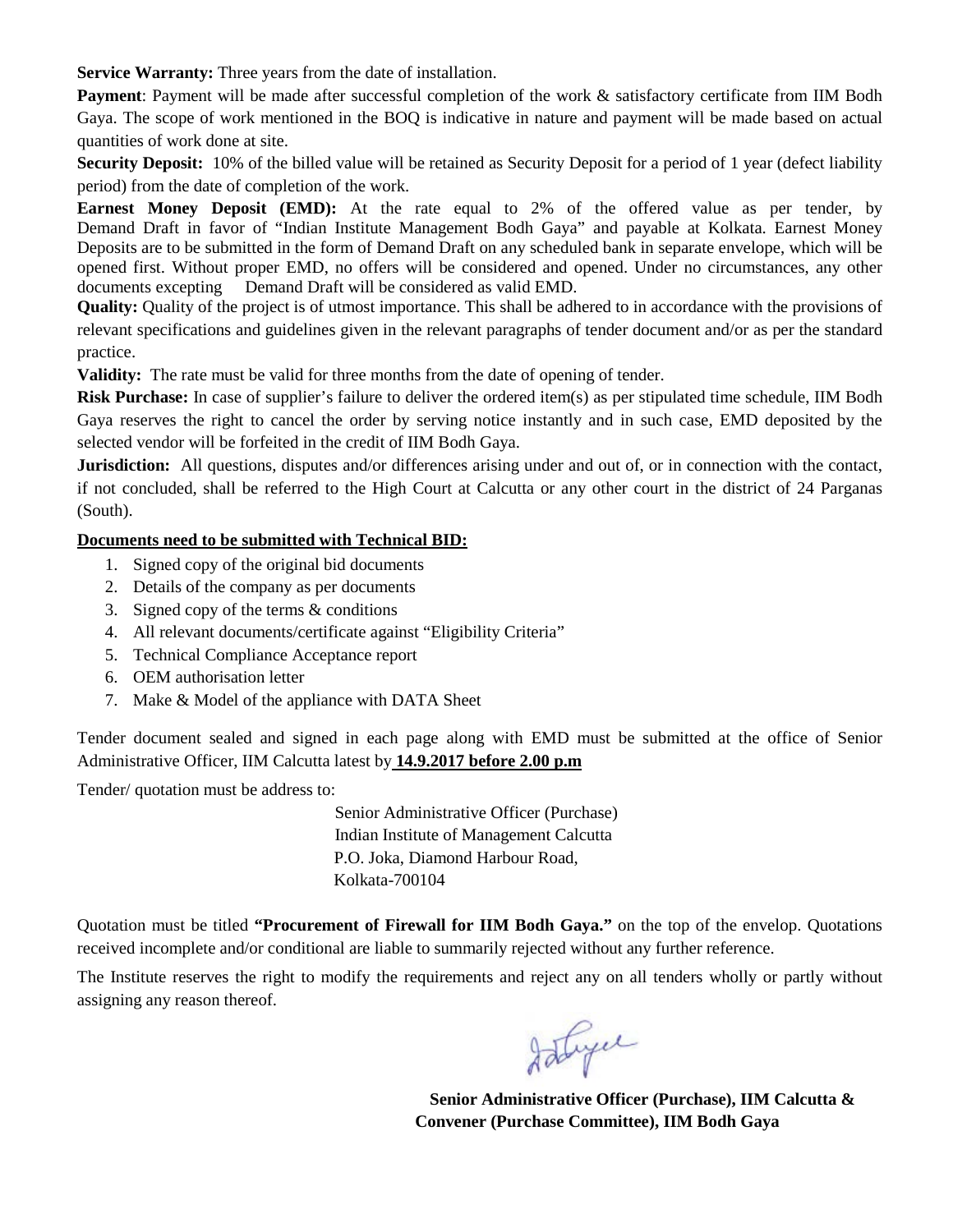# **INDIAN INSTITUTE OF MANAGEMENT BODH GAYA**

Annexure - A

| <b>NGFW Router &amp; VPN Functionalities with UTM Features (Security)</b> |                                                                                                                                                                                                                                                                                           |                 |                            |
|---------------------------------------------------------------------------|-------------------------------------------------------------------------------------------------------------------------------------------------------------------------------------------------------------------------------------------------------------------------------------------|-----------------|----------------------------|
| Sl.No.                                                                    | Specification                                                                                                                                                                                                                                                                             | Compliance(Y/N) | <b>Remarks / Deviation</b> |
| A.                                                                        | <b>General Requirements:</b>                                                                                                                                                                                                                                                              |                 |                            |
| $\mathbf{1}$                                                              | Network security appliance should support "Stateful"<br>policy inspection technology. It should also have<br>application intelligence for commonly used TCP/IP<br>protocols like telnet, ftp etc.                                                                                         |                 |                            |
| $\overline{2}$                                                            | The ASIC Based Firewall should be ICSA Labs<br>certified for ICSA 4.0 and EAL 4 certified or<br>equivalent of EAL4                                                                                                                                                                        |                 |                            |
| 3                                                                         | All the UTM functionalities like antivirus, ips,<br>ipsec & ssl vpn should be ICSA certified                                                                                                                                                                                              |                 |                            |
| 4                                                                         | The platform should be based on real-time, secure<br>embedded operating system                                                                                                                                                                                                            |                 |                            |
| 5                                                                         | Should provide a Http, Https, SSH, Telnet, SNMP<br>based management console for managing and<br>configuring various components of the appliance                                                                                                                                           |                 |                            |
| 6                                                                         | Should support minimum 10 virtual systems (The<br>product must support layer 7-based UTM/Firewall<br>virtualization, and all the UTM features should be<br>supported in each virtual firewall like thread<br>prevention, ips, web filter, application control,<br>content filtering etc.) |                 |                            |
| $\overline{7}$                                                            | The device should belong to a family of products that<br>attains IPv6 Ready Phase 2 & IPv6 Certification                                                                                                                                                                                  |                 |                            |
| 8                                                                         | The Appliances/Solution should support basic<br>server load balancing functionalities                                                                                                                                                                                                     |                 |                            |
| 9                                                                         | OEM should be in Leaders quadrant of Gartner's – in<br>Enterprise Firewall Magic Quadrant, as per the latest<br>report of 2017.                                                                                                                                                           |                 |                            |
| 10                                                                        | Should support HA                                                                                                                                                                                                                                                                         |                 |                            |
| <b>B.</b>                                                                 | <b>Networking &amp; System Performance</b><br><b>Requirements:</b>                                                                                                                                                                                                                        |                 |                            |
| 1                                                                         | The Firewall should support a minimum of 8x 1GE<br>RJ45 interfaces & 6x 1GE SFP Interface slots & 2x<br>10GE SFP+ Interface slots from day one                                                                                                                                            |                 |                            |
| 2                                                                         | The platform should support the standards based<br>Link aggregation technology (IEEE 802.3ad) to<br>achieve higher bandwidth.                                                                                                                                                             |                 |                            |
| 3                                                                         | The Firewall should support IEEE 802.1q VLAN<br>Tagging with about 2048 VLANs supported (in<br>NAT/Route mode)                                                                                                                                                                            |                 |                            |
| 4                                                                         | Should support automatic ISP failover as well as ISP<br>load sharing for outbound traffic                                                                                                                                                                                                 |                 |                            |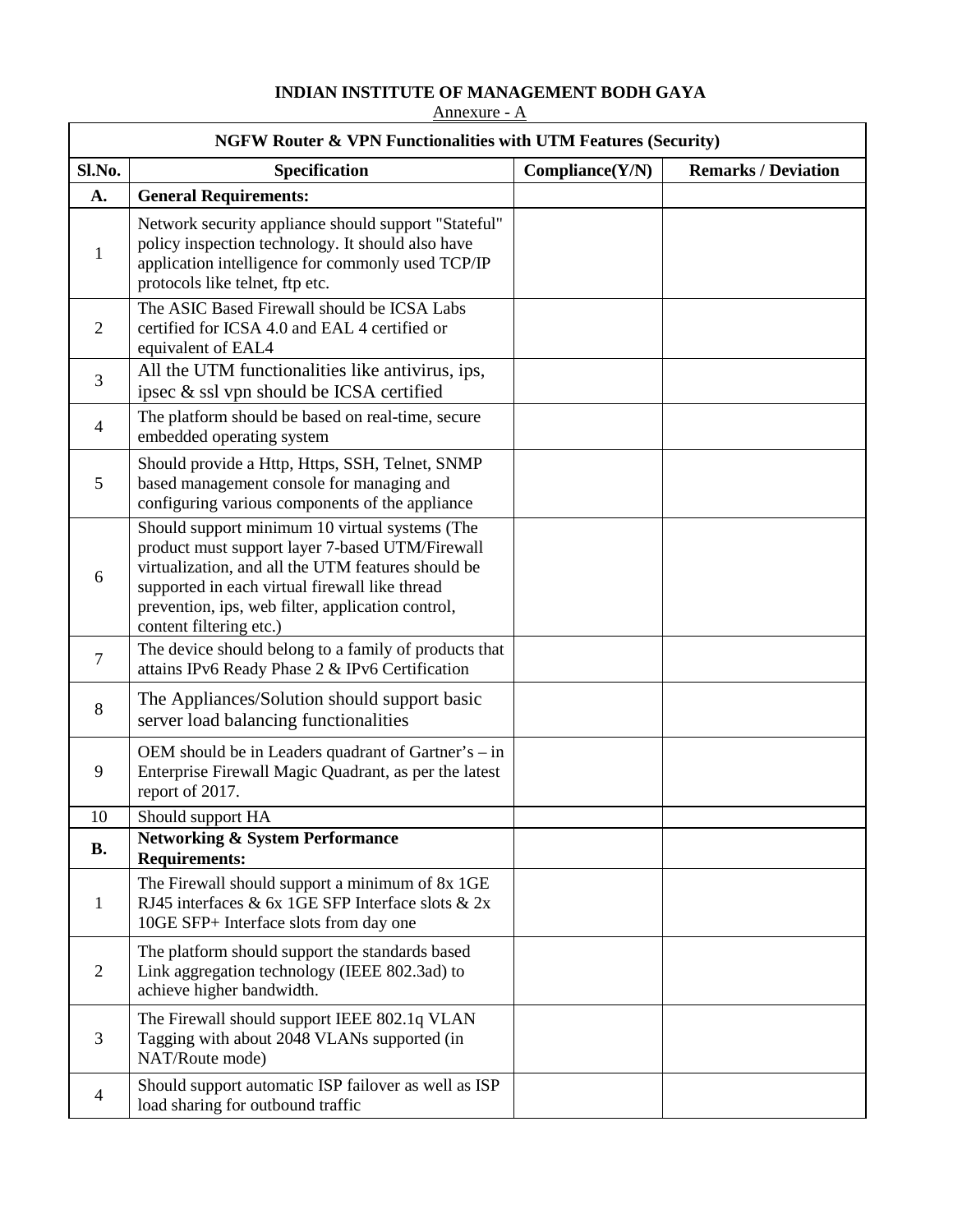| 5              | The Firewall should support Dynamic Routing<br>Protocol for RIP1 & 2, OSPF, OSPFv3, BGP4,<br><b>RIPng</b>                                                                                                       |  |
|----------------|-----------------------------------------------------------------------------------------------------------------------------------------------------------------------------------------------------------------|--|
| 6              | The Firewall should support Static, Policy Based,<br>and Multicast routing                                                                                                                                      |  |
| $\overline{7}$ | The Firewall should support throughputs of 20 Gbps<br>or better                                                                                                                                                 |  |
| 8              | The firewall should support VPN throughput of at<br>least 5 Gbps                                                                                                                                                |  |
| 9              | The Firewall should support minimum 2Gbps of<br>Threat Prevention throughput (measured with<br>Firewall + IPS + App-Control + Malware-Protection<br>enabled on real world traffic or enterprise mix<br>traffic) |  |
| 10             | should support concurrent session at least 5,000,000                                                                                                                                                            |  |
| 11             | Should support new session per second at least<br>250,000                                                                                                                                                       |  |
| 12             | The solution should have minimum 8GB of RAM<br>from day one                                                                                                                                                     |  |
| $\mathbf{C}$ . | <b>Operating System &amp; Management Requirements:</b>                                                                                                                                                          |  |
| 1              | Be proprietary to prevent inheriting common OS<br>vulnerabilities                                                                                                                                               |  |
| 2              | Allow multiple OS firmware image for booting<br>options                                                                                                                                                         |  |
| 3              | Upgradeable via Web UI or TFTP                                                                                                                                                                                  |  |
| 4              | Support for Built-in Management Software for<br>simple, secure remote management of the security<br>appliances through integrated, Web-based GUI,<br>SSH, Console Port etc.                                     |  |
| 5              | Should support SNMPv1, SNMPv2, SNMPv3                                                                                                                                                                           |  |
| 6              | The system shall support profile base login account<br>administration, offering granular access control such<br>as only to Policy Configuration & Log Data Access                                               |  |
| 7              | The proposed system shall be able to limit remote<br>management access from certain trusted network or<br>host with corresponding administrator account                                                         |  |
| 8              | The administrator authentication shall be facilitated<br>by local database, PKI & remote services such as<br>Radius, LDAP and TACAS+                                                                            |  |
| 9              | Should capable to provide a convenient method for<br>alerting administrators when critical events are<br>encountered, by sending e-mail alert messages to<br>administrator defined e-mail addresses             |  |
| D.             | <b>Firewall Requirements:</b>                                                                                                                                                                                   |  |
| 1              | The Firewall should support deployment modes as;<br>"Route Mode" or "Transparent Mode"                                                                                                                          |  |
| $\overline{2}$ | The proposed system should have integrated Traffic<br>Shaping / QoS functionality                                                                                                                               |  |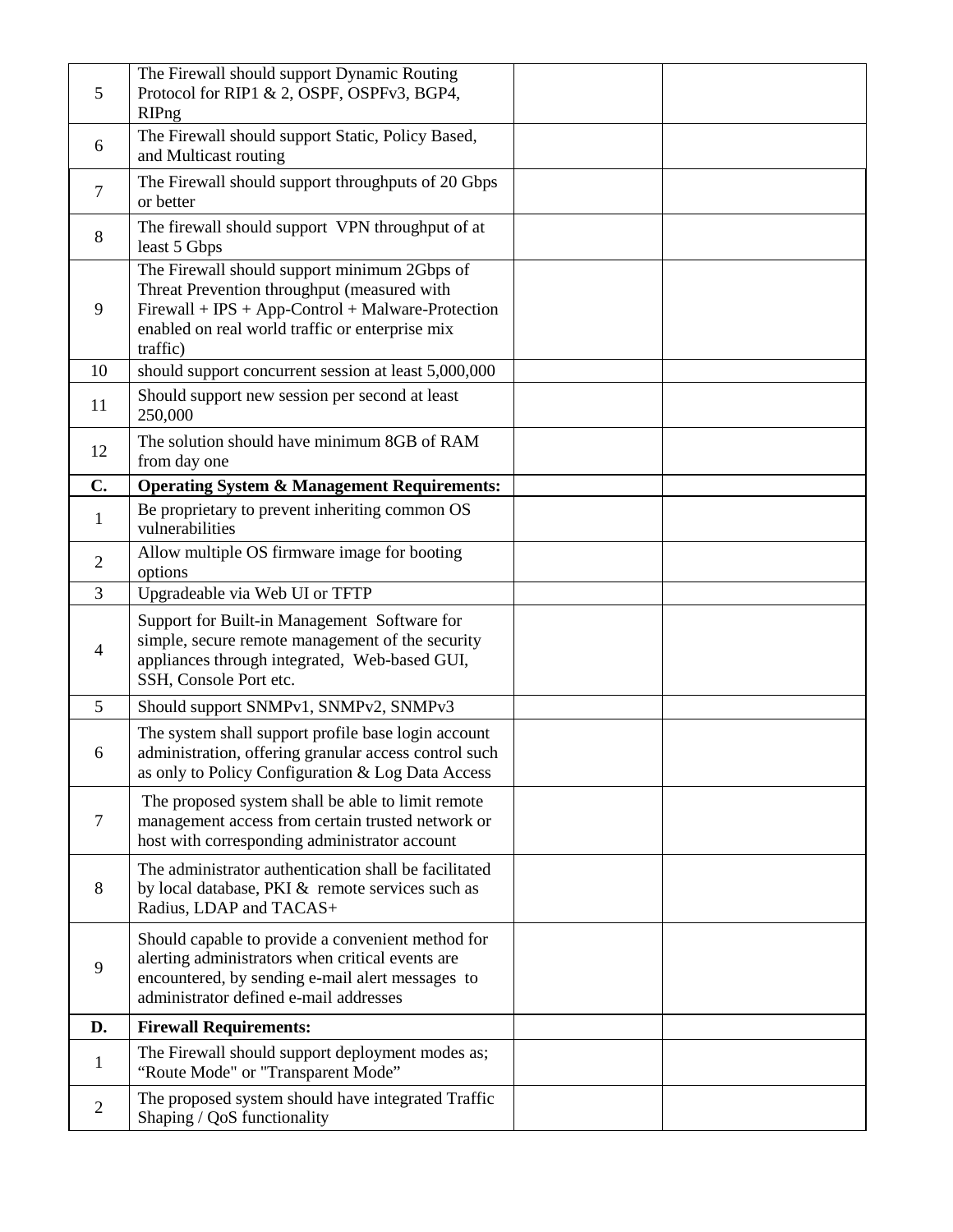| 3              | Should support Static Routes & Policy Based<br>Routing                                                                                                              |  |
|----------------|---------------------------------------------------------------------------------------------------------------------------------------------------------------------|--|
| 4              | Should support IPv6 ACL to implement security<br>Policy for IPv6 traffic                                                                                            |  |
| 5              | All protocols should be supported like TCP/IP,<br>PPTP, RTP/L2TP, IPSec / GRE, DES, 3DES, AES,<br>PPPOE, FTP, HTTP, HTTPS, SNMP, SMTP, DHCP,<br><b>DNS</b>          |  |
| 6              | Allows secure deployment of next-generation IPv6<br>networks, as well as hybrid environments that require<br>simultaneous, dual stack support of IPv4 and IPv6      |  |
| 7              | The proposed system should have integrated<br>Enterprise-class static URL Filtering solution with<br>minimum capacity of 50000 URL entries                          |  |
| E.             | <b>High Availability Requirements:</b>                                                                                                                              |  |
| 1              | The firewall must support Active-Active as well as<br>Active-Passive redundancy.                                                                                    |  |
| $\overline{2}$ | The Firewall must support state-full clustering of<br>multiple active firewalls, and the firewalls must load<br>balance the traffic between them to share the load. |  |
| 3              | The cluster should support simple and minimal<br>downtime during upgrade                                                                                            |  |
| F.             | <b>VPN Requirements:</b>                                                                                                                                            |  |
| 1              | The proposed system shall comply/support industry<br>standards, L2TP, PPTP, IPSEC, and SSL VPN<br>without additional external solution, hardware or<br>modules:     |  |
| 2              | The device shall support for IPSEC (DES, 3DES,<br>AES) encryption/decryption & SSL<br>encryption/decryption                                                         |  |
| 3              | The system shall support the following IPSEC VPN<br>capabilities:                                                                                                   |  |
| 3.1            | Supports NAT traversal                                                                                                                                              |  |
| 3.2            | <b>Supports Extended Authentication</b>                                                                                                                             |  |
| 3.3            | Supports Hub and Spoke architecture                                                                                                                                 |  |
| 3.4            | Supports Redundant gateway architecture                                                                                                                             |  |
| $\overline{4}$ | The solution should support 6,000 client-to-site<br>IPSec VPN tunnels from day one                                                                                  |  |
| 5              | The Firewall should be integrated solution for SSL<br>VPN & should support minimum 3000 SSL VPN<br>users from day one                                               |  |
| 6              | The proposed solution shall allow administrators to<br>create multiple bookmarks to add to a group and<br>make these bookmarks available for SSL-VPN users.         |  |
| G.             | <b>Security (UTM &amp; NGFW) Features</b>                                                                                                                           |  |
|                | <b>IPS Policies:</b><br>1)                                                                                                                                          |  |
|                | IPS should have DDoS and DoS anomaly detection<br>and protection mechanism with threshold                                                                           |  |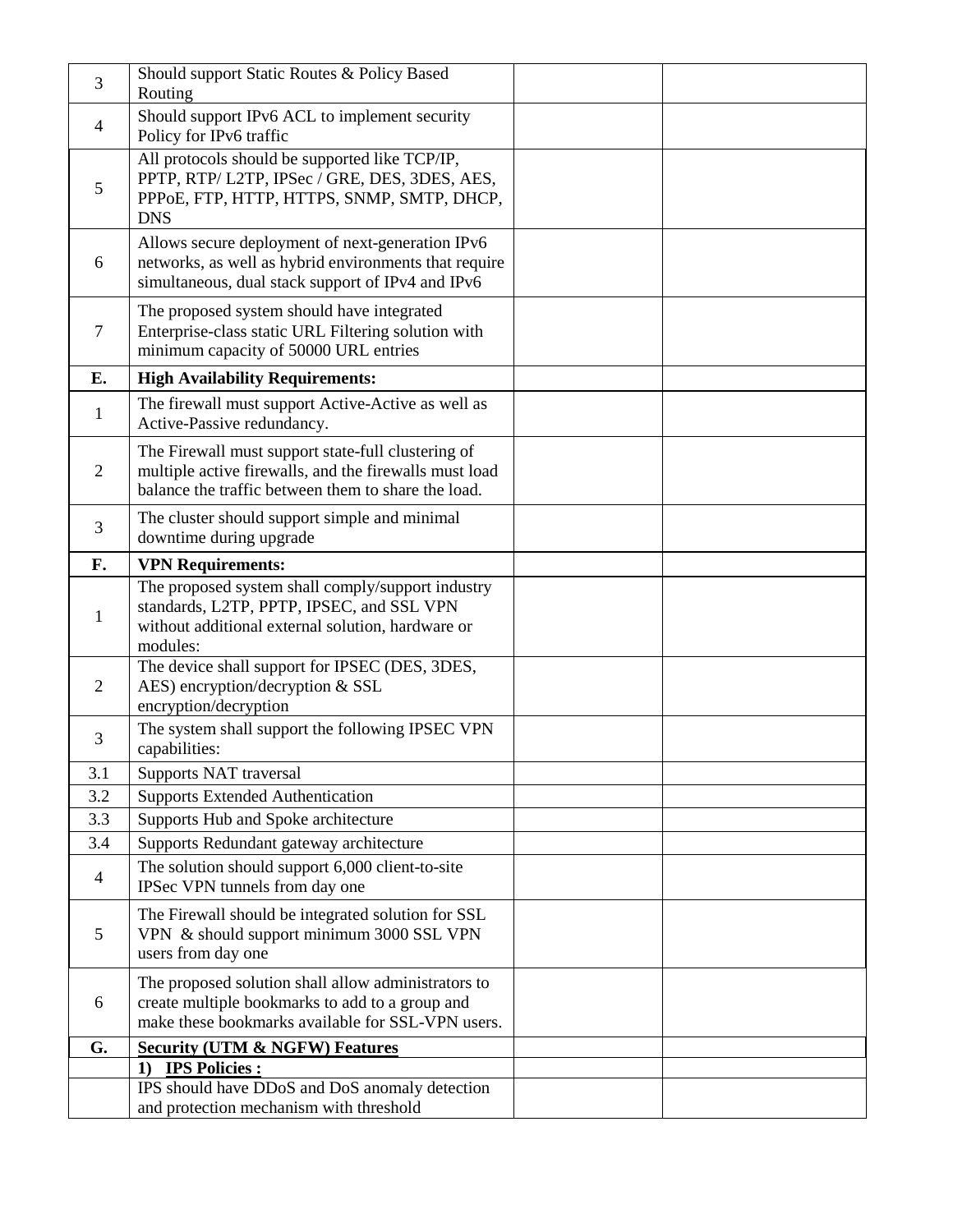| configuration.                                                  |  |
|-----------------------------------------------------------------|--|
| Filter based selection: Category, Severity, Platform            |  |
| and Target (Client/Server)                                      |  |
| User-based policy creation                                      |  |
| Should have a built-in Signature and Anomaly based              |  |
| IPS engine on the same unit                                     |  |
| Signature based detection using real time updated               |  |
| database & should have minimum 10000+ IPS                       |  |
| signature database from day one & also shall allow              |  |
| administrators to create Custom IPS signatures                  |  |
| Security Policy based on end-point operating system             |  |
| 2) Application Filtering:                                       |  |
| Solution should be able to detect and prevent unique            |  |
| communication patterns used by BOTs i.e.                        |  |
| information about botnet family                                 |  |
| Control over 3,000+ Applications classified in 18               |  |
| Categories                                                      |  |
| Filter based selection: Category, Risk Level,                   |  |
| <b>Characteristics and Technology</b>                           |  |
| Schedule-based access control                                   |  |
| Visibility and Controls for HTTPS based Micro-                  |  |
| Apps like Facebook chat, YouTube video upload                   |  |
| Custom application signature support                            |  |
| 3) Web Filtering:                                               |  |
| On-Cloud Web Categorization                                     |  |
| Controls based on URL, Keyword and File type                    |  |
| Block Malware, Phishing, Pharming URLs                          |  |
| Block Java Applets, Cookies, Google Cache pages                 |  |
| Data leakage prevention & block HTTP and HTTPS                  |  |
| upload from day one                                             |  |
| <b>Country Blocking</b>                                         |  |
| Solutions should support 2 billion web-page                     |  |
| <b>Group Based Access</b>                                       |  |
| Schedule-based access control                                   |  |
| Botnet server IP blocking with global IP reputation<br>database |  |
| <b>Gateway Anti-Virus &amp; Anti-Spyware:</b><br>4)             |  |
| Virus, Worm, Trojan Detection and Removal                       |  |
| Spyware, Malware, Phishing protection                           |  |
| Scans HTTP/S, FTP, SMTP/S, POP3, IMAP, VPN                      |  |
| Tunnels                                                         |  |
| Customize individual user scanning                              |  |
| Scan and deliver by file size                                   |  |
| Block by file types                                             |  |
| 5) Gateway Anti-Spam:                                           |  |
| Inbound and Outbound Scanning                                   |  |
| The proposed system shall provide ability to allow or           |  |
| block attachments or downloads according to file                |  |
| extensions and/or file types                                    |  |
| Filter based on message header, size, sender,                   |  |
| recipient                                                       |  |